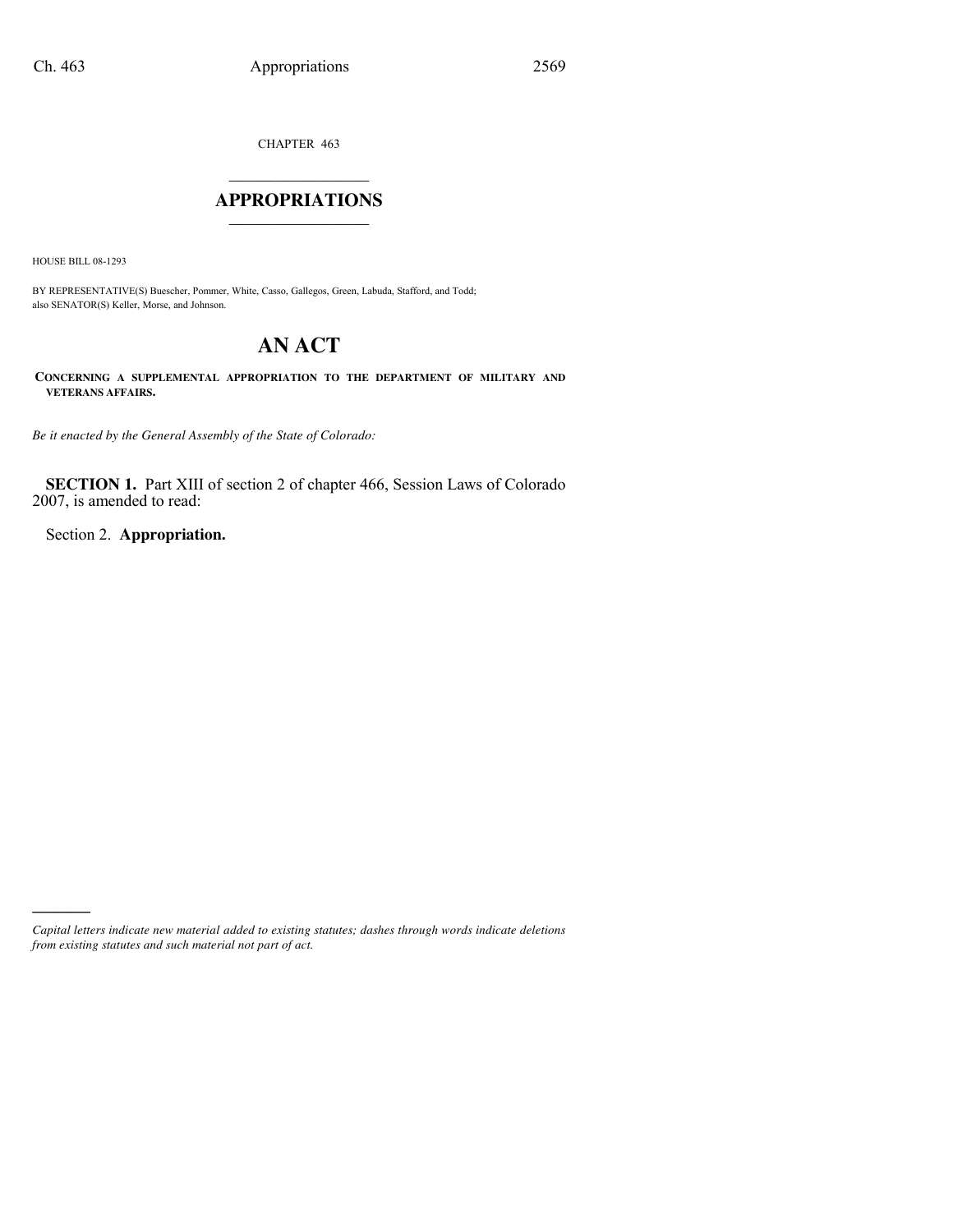Appropriations

٠

|                 |       |             | APPROPRIATION FROM |              |               |                |  |
|-----------------|-------|-------------|--------------------|--------------|---------------|----------------|--|
| ITEM &          | TOTAL | GENERAL     | GENERAL            | <b>CASH</b>  | <b>CASH</b>   | <b>FEDERAL</b> |  |
| <b>SUBTOTAL</b> |       | <b>FUND</b> | <b>FUND</b>        | <b>FUNDS</b> | <b>FUNDS</b>  | <b>FUNDS</b>   |  |
|                 |       |             | <b>EXEMPT</b>      |              | <b>EXEMPT</b> |                |  |
|                 |       |             |                    |              |               |                |  |

### **PART XIIIDEPARTMENT OF MILITARY AND VETERANS AFFAIRS**

#### **(1) EXECUTIVE DIRECTOR AND ARMY NATIONAL GUARD**

| Personal Services                | 1,764,176    | 1,675,952 | $3,511^a$        |                       | $84,713^b$            |
|----------------------------------|--------------|-----------|------------------|-----------------------|-----------------------|
|                                  | $(28.6$ FTE) |           |                  |                       |                       |
| Health, Life, and Dental         | 450,103      | 126,962   |                  | $3.823$ °             | 319,318 <sup>b</sup>  |
| Short-term Disability            | 10,125       | 3,633     | $5^{\mathrm{a}}$ | 85 <sup>c</sup>       | 6,402 <sup>b</sup>    |
| S.B. 04-257 Amortization         |              |           |                  |                       |                       |
| <b>Equalization Disbursement</b> | 92,304       | 33,276    | 44 <sup>a</sup>  | $1,073^{\circ}$       | 57,911 <sup>b</sup>   |
| S.B. 06-235 Supplemental         |              |           |                  |                       |                       |
| Amortization Equalization        |              |           |                  |                       |                       |
| Disbursement                     | 18,240       | 5,942     | 9 <sup>a</sup>   | $224^{\circ}$         | $12,065^{\rm b}$      |
| Salary Survey and Senior         |              |           |                  |                       |                       |
| <b>Executive Service</b>         | 251,368      | 82,000    | 104 <sup>a</sup> | $2,595^\circ$         | $166,669^b$           |
| Performance-based Pay            |              |           |                  |                       |                       |
| Awards                           | 103,269      | 37,299    | 57 <sup>a</sup>  | $251^\circ$           | $65,662^b$            |
| Shift Differential               | 15,356       |           |                  |                       | $15,356^b$            |
| Workers' Compensation            | 105,320      | 36,408    |                  |                       | $68,912$ <sup>b</sup> |
|                                  | 61,602       | 21,295    |                  |                       | $40,307^{\rm b}$      |
| <b>Operating Expenses</b>        | 1,157,021    | 762,488   |                  | $46,000$ <sup>d</sup> | $348,533^b$           |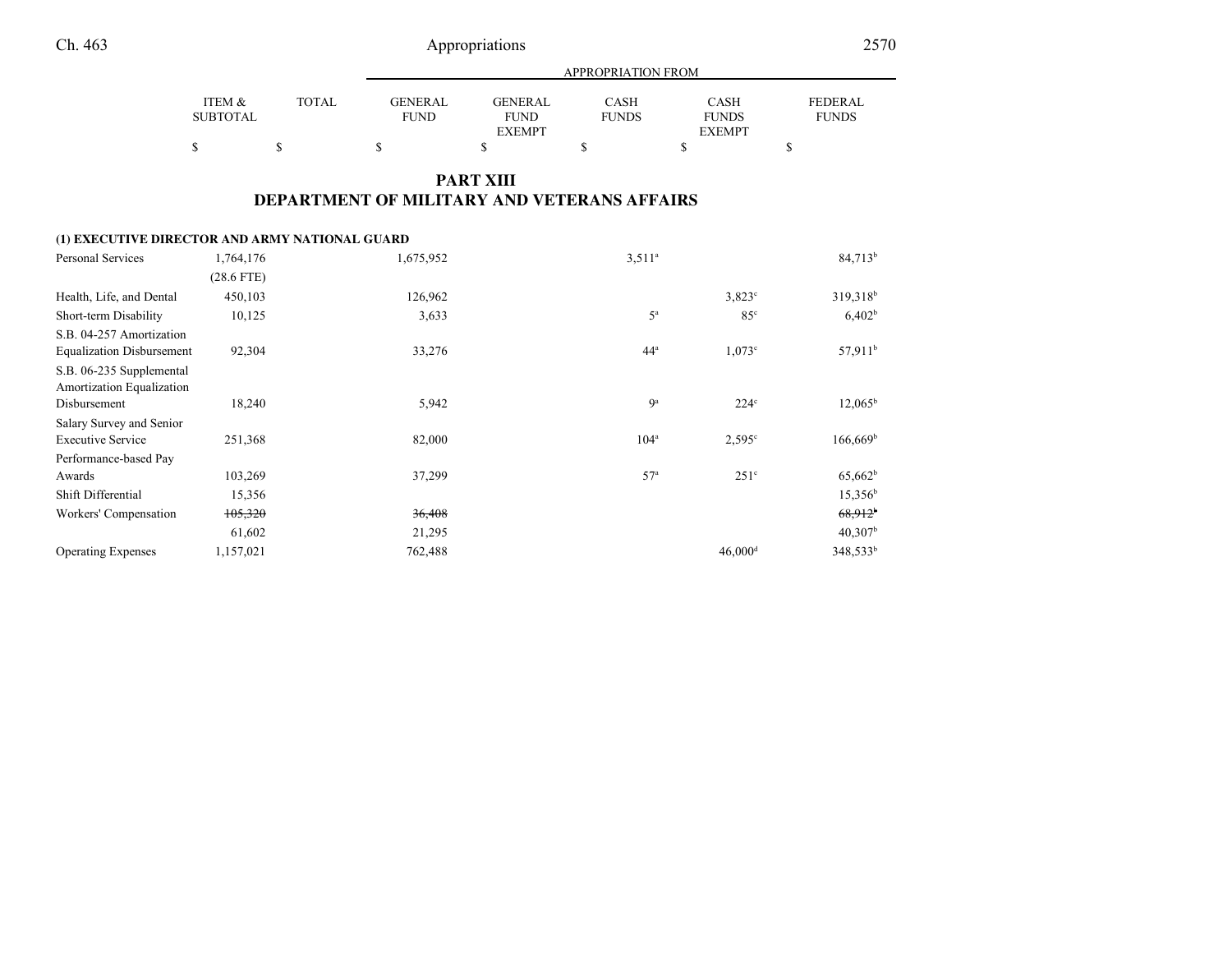| Information Technology        |           |         |               |                      |                      |
|-------------------------------|-----------|---------|---------------|----------------------|----------------------|
| Asset Maintenance             | 27,372    | 27,372  |               |                      |                      |
| Legal Services for 110        |           |         |               |                      |                      |
| hours                         | 7,923     | 7,923   |               |                      |                      |
| Purchase of Services from     |           |         |               |                      |                      |
| Computer Center               | 770       | 770     |               |                      |                      |
|                               | 538       | 538     |               |                      |                      |
| <b>Multiuse Network</b>       |           |         |               |                      |                      |
| Payments                      | 381,574   | 150,574 |               |                      | $231,000^b$          |
|                               | 403,389   | 172,389 |               |                      |                      |
| Payment to Risk               |           |         |               |                      |                      |
| Management and Property       |           |         |               |                      |                      |
| Funds                         | 97,920    | 97,920  |               |                      |                      |
|                               | 97,727    | 97,727  |               |                      |                      |
| Vehicle Lease Payments        | 62,512    | 62,512  |               |                      |                      |
|                               | 55,061    | 55,061  |               |                      |                      |
| Leased Space                  | 44,978    | 44,978  |               |                      |                      |
| Capitol Complex Leased        |           |         |               |                      |                      |
| Space                         | 81,311    | 49,023  |               |                      | 32,288               |
|                               | 70,210    | 48,585  |               |                      | $21,625^b$           |
| <b>Communication Services</b> |           |         |               |                      |                      |
| Payments                      | 10,912    | 10,912  |               |                      |                      |
|                               | 10,542    | 10,542  |               |                      |                      |
| Utilities                     | 1,116,591 | 635,552 |               |                      | 481,039 <sup>b</sup> |
| Local Armory Incentive        |           |         |               |                      |                      |
| Plan                          | 46,610    |         | $46,610^a$    |                      |                      |
| Distance Learning             | 3,000     |         | $1,000^\circ$ | $2,000$ <sup>f</sup> |                      |
|                               |           |         |               |                      |                      |

Ch. 463

Appropriations <sup>2571</sup>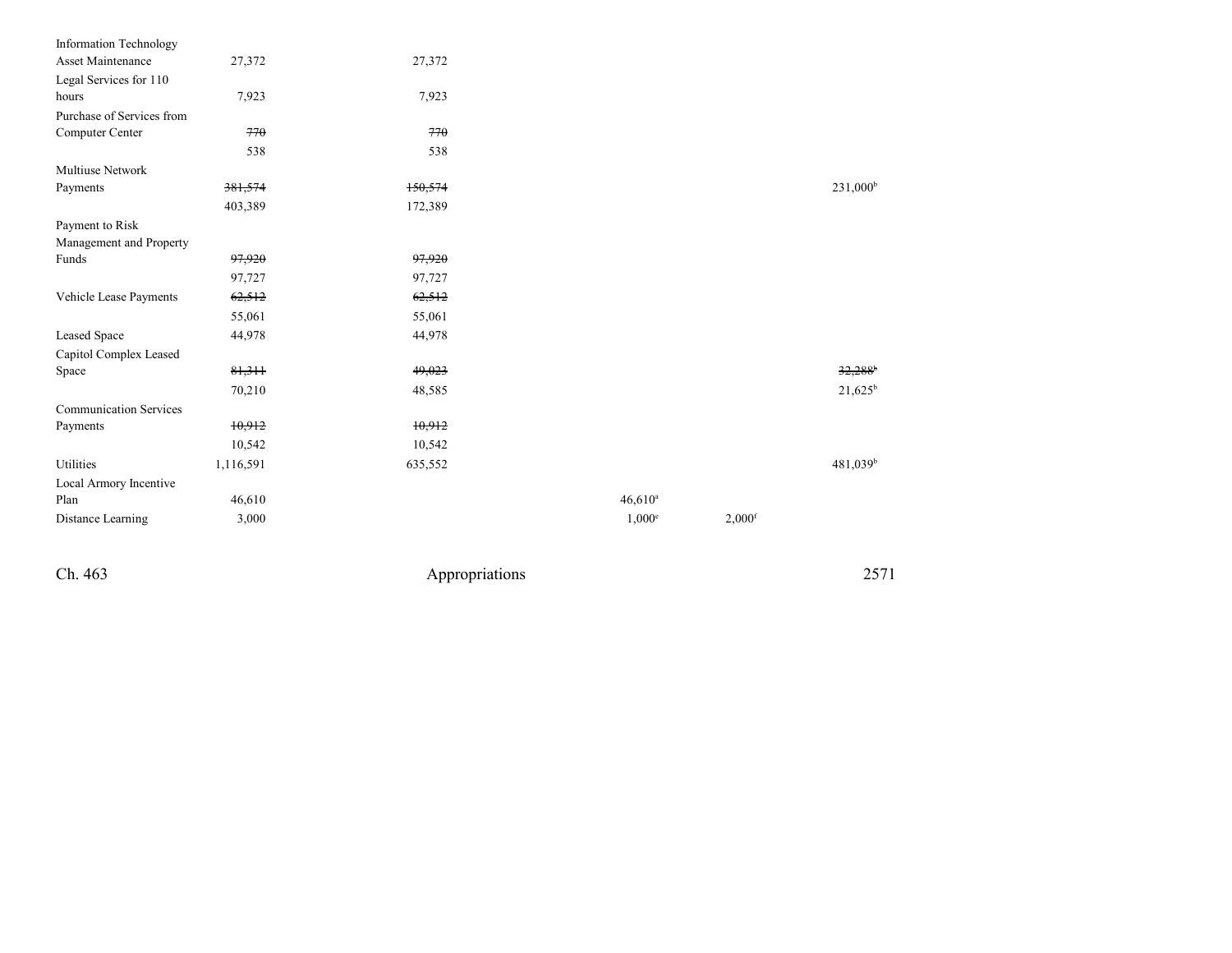### 3 Appropriations 2572

|                                                |                           |              | APPROPRIATION FROM            |                                                |                             |                                              |                                |
|------------------------------------------------|---------------------------|--------------|-------------------------------|------------------------------------------------|-----------------------------|----------------------------------------------|--------------------------------|
|                                                | ITEM &<br><b>SUBTOTAL</b> | <b>TOTAL</b> | <b>GENERAL</b><br><b>FUND</b> | <b>GENERAL</b><br><b>FUND</b><br><b>EXEMPT</b> | <b>CASH</b><br><b>FUNDS</b> | <b>CASH</b><br><b>FUNDS</b><br><b>EXEMPT</b> | <b>FEDERAL</b><br><b>FUNDS</b> |
|                                                | \$                        | \$           | \$                            | \$                                             | S                           | \$                                           | \$                             |
| Colorado National Guard<br><b>Tuition Fund</b> | 825,803                   |              | 175,803                       |                                                |                             | $650,000(T)^{g}$                             |                                |
| Army National Guard                            |                           |              |                               |                                                |                             |                                              |                                |
| Cooperative Agreement                          | 3,347,629                 |              |                               |                                                |                             |                                              | $3,347,629$ <sup>b</sup>       |
|                                                | $(51.5$ FTE)              |              |                               |                                                |                             |                                              |                                |
| <b>Administrative Services</b>                 | 268,794                   |              | 140,973                       |                                                |                             |                                              | $127,821^b$                    |
|                                                | $(5.1$ FTE)               |              |                               |                                                |                             |                                              |                                |
|                                                |                           | 10,290,981   |                               |                                                |                             |                                              |                                |
|                                                |                           | 10,249,731   |                               |                                                |                             |                                              |                                |

a These amounts shall be from armory rental fees.

<sup>b</sup> These amounts are pursuant to cooperative agreements with the federal government for operations of the Colorado National Guard.

<sup>e</sup> These amounts shall be from reserves in the Western Slope Military Veterans' Cemetery Fund, created in Section 28-5-708 (1) (a), C.R.S.

<sup>d</sup> This amount shall be from real estate proceeds, pursuant to SECTION 28-3-106 (1) (s) (I), C.R.S.

e This amount shall be from the Distance Learning Cash Fund, created in Section 28-3-108, C.R.S.

<sup>f</sup> This amount shall be from reserves in the Department of Military and Veterans Affairs Fund, created in Section 28-3-107, C.R.S., and from reserves in the DistanceLearning Cash Fund, created in Section 28-3-108, C.R.S.

<sup>g</sup> This amount shall be from the Department of Higher Education, Colorado Commission on Higher Education financial assistance program, pursuant to Section 23-3.3-202 (2), C.R.S.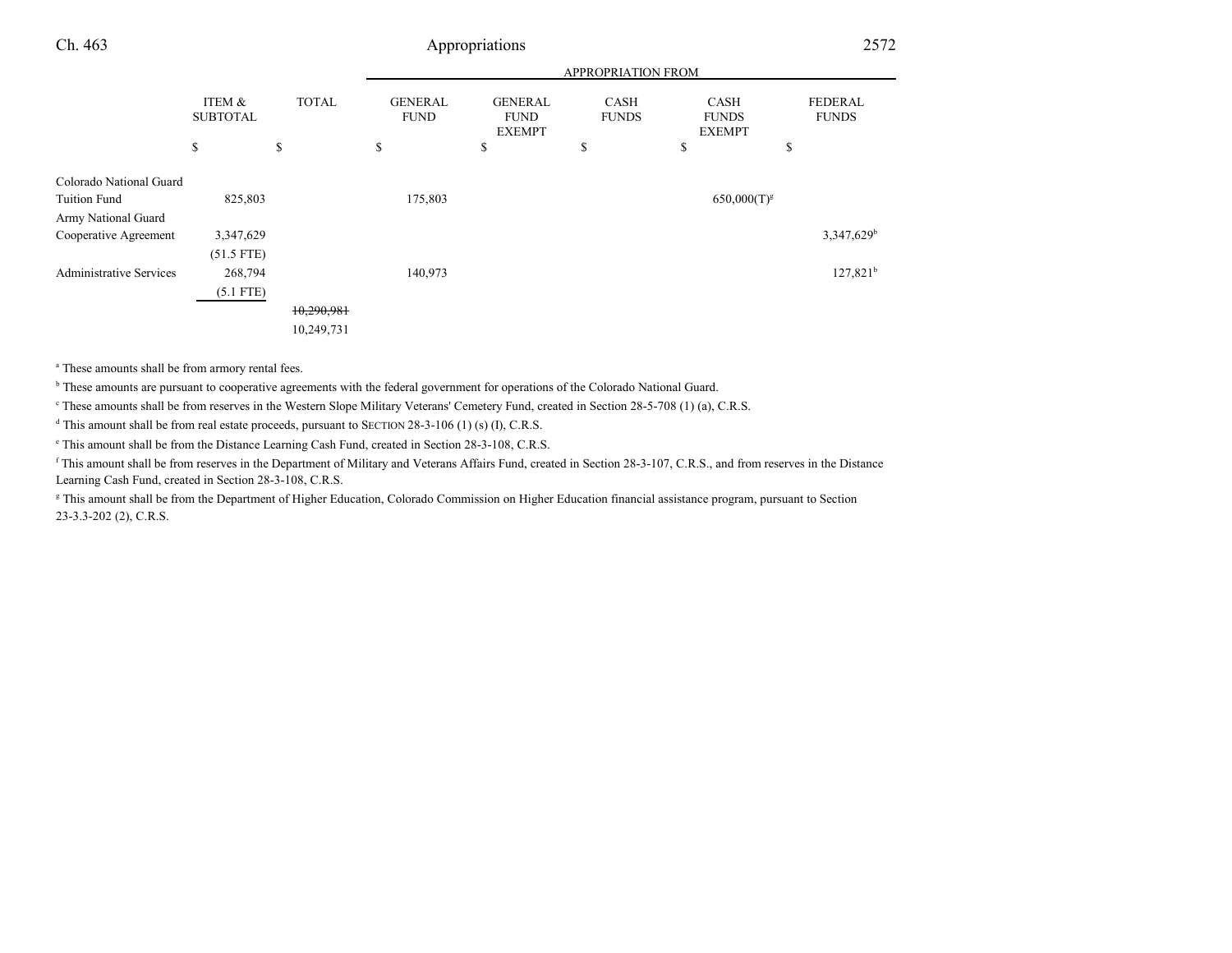| (2) DIVISION OF VETERANS       |             |           |         |            |              |                  |
|--------------------------------|-------------|-----------|---------|------------|--------------|------------------|
| <b>AFFAIRS</b>                 |             |           |         |            |              |                  |
| Veterans Service               |             |           |         |            |              |                  |
| Operations                     | 570,051     |           | 566,542 |            | $3,509(T)^a$ |                  |
|                                | $(8.0$ FTE) |           |         |            |              |                  |
| County Veterans Service        |             |           |         |            |              |                  |
| <b>Officer Payments</b>        | 88,800      |           | 88,800  |            |              |                  |
| Colorado State Veterans        |             |           |         |            |              |                  |
| <b>Trust Fund Expenditures</b> | 602,225     |           |         | $67,784^b$ | $534,441$ °  |                  |
| Western Slope Veterans         |             |           |         |            |              |                  |
| Cemetery                       | 398,156     |           | 124,960 |            | $222,196^d$  | $51,000^{\circ}$ |
|                                | $(4.5$ FTE) |           |         |            |              |                  |
|                                |             | 1,659,232 |         |            |              |                  |

<sup>a</sup> This amount shall be from the Colorado State Veterans Trust Fund Expenditures line item in the Division of Veterans Affairs.

<sup>b</sup> This amount shall be from interest earned on the principal in the Colorado State Veterans Trust Fund, created in Section 28-5-709 (1) (a), C.R.S.

<sup>c</sup> This amount shall be from the Colorado State Veterans Trust Fund, created in Section 28-5-709 (1) (a), C.R.S.

<sup>d</sup> This amount shall be from the Western Slope Military Veterans' Cemetery Fund, created in Section 28-5-708 (1) (a), C.R.S.

e This amount shall be from interment fees from the U.S. Department of Veterans Affairs.

#### **(3) AIR NATIONAL GUARD**

Ch. 463

| Operations and             |              |            |                        |
|----------------------------|--------------|------------|------------------------|
| Maintenance Agreement      |              |            |                        |
| for Buckley/Greeley        | 2,017,242    | 448,095(M) | 1,569,147 <sup>a</sup> |
|                            | $(26.1$ FTE) |            |                        |
| <b>Buckley Cooperative</b> |              |            |                        |
| Agreement                  | 945,146      |            | $945,146^{\circ}$      |
|                            |              |            |                        |
|                            |              |            |                        |

Appropriations <sup>2573</sup>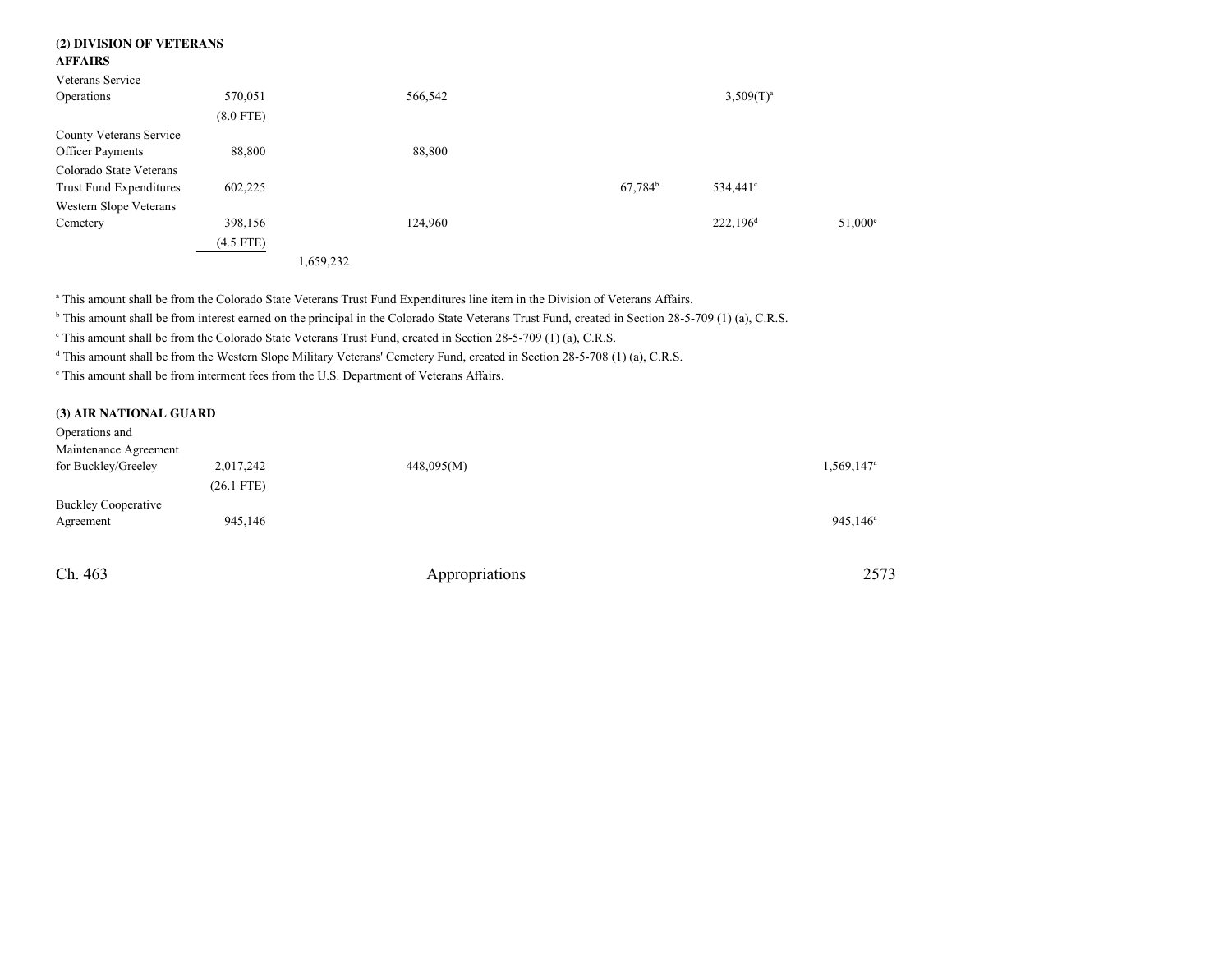| Ch. 463             | Appropriations            |              |                               |                                                |                             |                                              | 2574                           |  |
|---------------------|---------------------------|--------------|-------------------------------|------------------------------------------------|-----------------------------|----------------------------------------------|--------------------------------|--|
|                     |                           |              | APPROPRIATION FROM            |                                                |                             |                                              |                                |  |
|                     | ITEM &<br><b>SUBTOTAL</b> | <b>TOTAL</b> | <b>GENERAL</b><br><b>FUND</b> | <b>GENERAL</b><br><b>FUND</b><br><b>EXEMPT</b> | <b>CASH</b><br><b>FUNDS</b> | <b>CASH</b><br><b>FUNDS</b><br><b>EXEMPT</b> | <b>FEDERAL</b><br><b>FUNDS</b> |  |
|                     | \$                        | \$           | \$                            | \$                                             | \$                          | \$                                           | \$                             |  |
|                     | $(15.0$ FTE)              |              |                               |                                                |                             |                                              |                                |  |
| Security for Space  |                           |              |                               |                                                |                             |                                              |                                |  |
| Command Facility at |                           |              |                               |                                                |                             |                                              |                                |  |
| Greeley             | 204,656                   |              |                               |                                                |                             |                                              | $204,656^{\circ}$              |  |
|                     | $(5.0$ FTE)               |              |                               |                                                |                             |                                              |                                |  |
|                     |                           | 3,167,044    |                               |                                                |                             |                                              |                                |  |

a These amounts are pursuant to cooperative agreements with the federal government for operations of the Colorado National Guard.

| (4) FEDERAL FUNDED<br>PROGRAMS <sup>101</sup> |            |             |             |
|-----------------------------------------------|------------|-------------|-------------|
| Personal Services                             | 86,102,647 |             |             |
|                                               | (1,239.0)  |             |             |
|                                               | FTE)       |             |             |
| Operating and                                 |            |             |             |
| Maintenance                                   | 57,419,961 |             |             |
| Construction                                  | 13,100,000 |             |             |
| Special Programs                              | 715,700    |             |             |
|                                               |            | 157,338,308 | 157,338,308 |

<sup>a</sup> This amount is pursuant to cooperative agreements with the federal government for operations of the Colorado National Guard.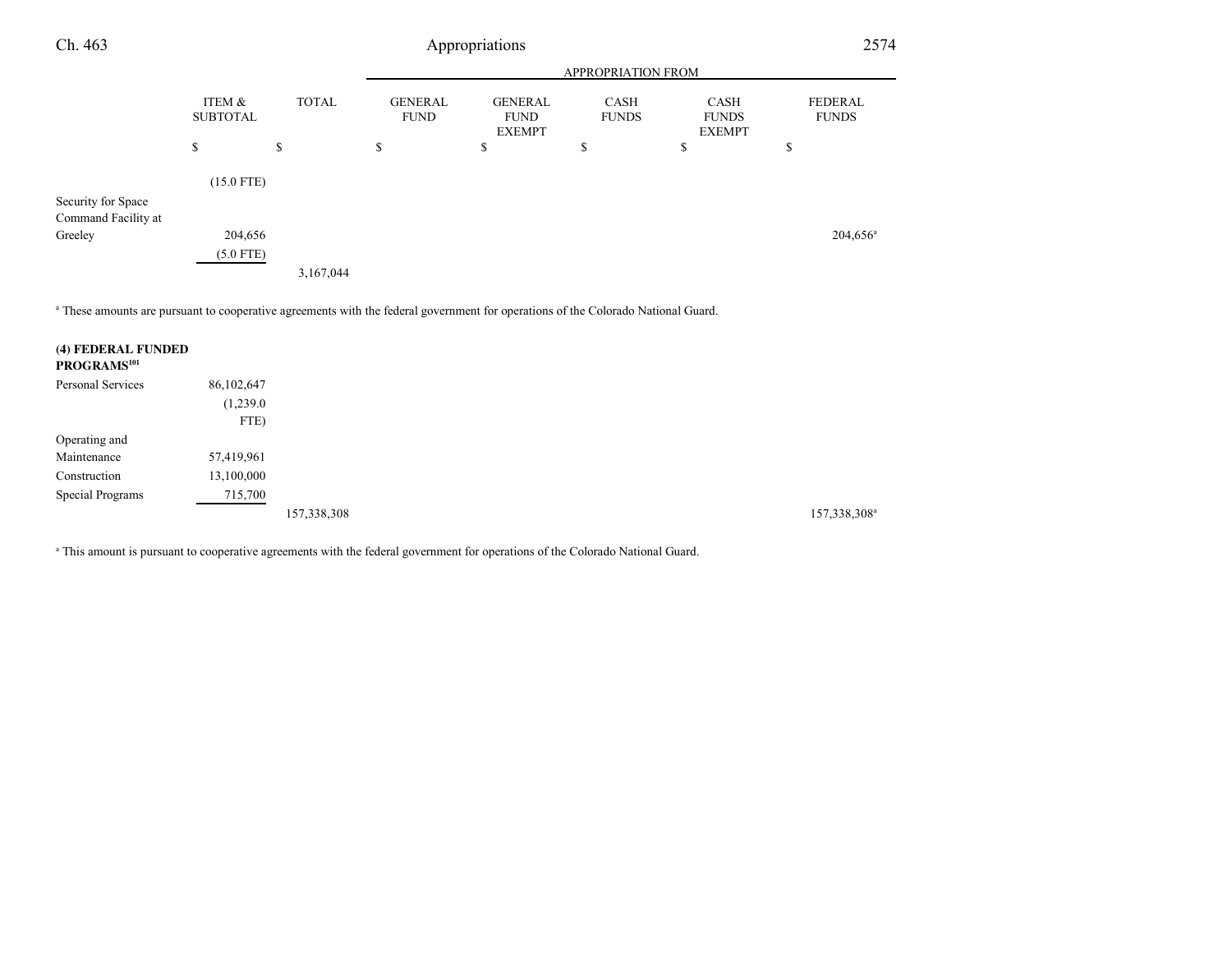#### **(5) CIVIL AIR PATROL**

| Personal Services                       | 66,026      |               |             |           |                           |               |
|-----------------------------------------|-------------|---------------|-------------|-----------|---------------------------|---------------|
|                                         | $(1.0$ FTE) |               |             |           |                           |               |
| <b>Operating Expenses</b>               | 13,324      |               |             |           |                           |               |
| Aircraft Maintenance                    | 45,314      |               |             |           |                           |               |
|                                         |             | 124,664       | 124,664     |           |                           |               |
| <b>TOTALS PART XIII</b>                 |             |               |             |           |                           |               |
| (MILITARY AND                           |             |               |             |           |                           |               |
| <b>VETERANS AFFAIRS)</b> <sup>4,5</sup> |             | \$172,580,229 | \$5,521,333 | \$119,124 | $$1,466,197$ <sup>a</sup> | \$165,473,575 |
|                                         |             | \$172,538,979 | \$5,519,351 |           |                           | \$165,434,307 |

a Of this amount, \$653,509 contains a (T) notation.

**FOOTNOTES** -- The following statements are referenced to the numbered footnotes throughout section 2.

- <sup>4</sup> All Departments, Totals -- The General Assembly requests that copies of all reports requested in other footnotes contained in this act be delivered to the Joint Budget Committee and the majority and minority leadership in each house of the General Assembly.
- <sup>5</sup> All Departments, Totals -- Every Department is requested to submit to the Joint Budget Committee information on the number of additional federal and cash funds exempt FTE associated with any federal grants or private donations that are applied for or received during FY 2007-08.The information should include the number of FTE, the associated costs (such as workers' compensation, health and life benefits, need for additional space, etc.) that are related to the additional FTE, the direct and indirect matching requirements associated with the federal grantor donated funds, the duration of the grant, and a brief description of the program and its goals and objectives.
- <sup>101</sup> Department of Military and Veterans Affairs, Federal Funded Programs -- These federal funds are shown for informational purposes. These funds are not to be included in the spending authority for the Department because these funds do not flow through the accounting system of

Ch. 463

3 Appropriations 2575